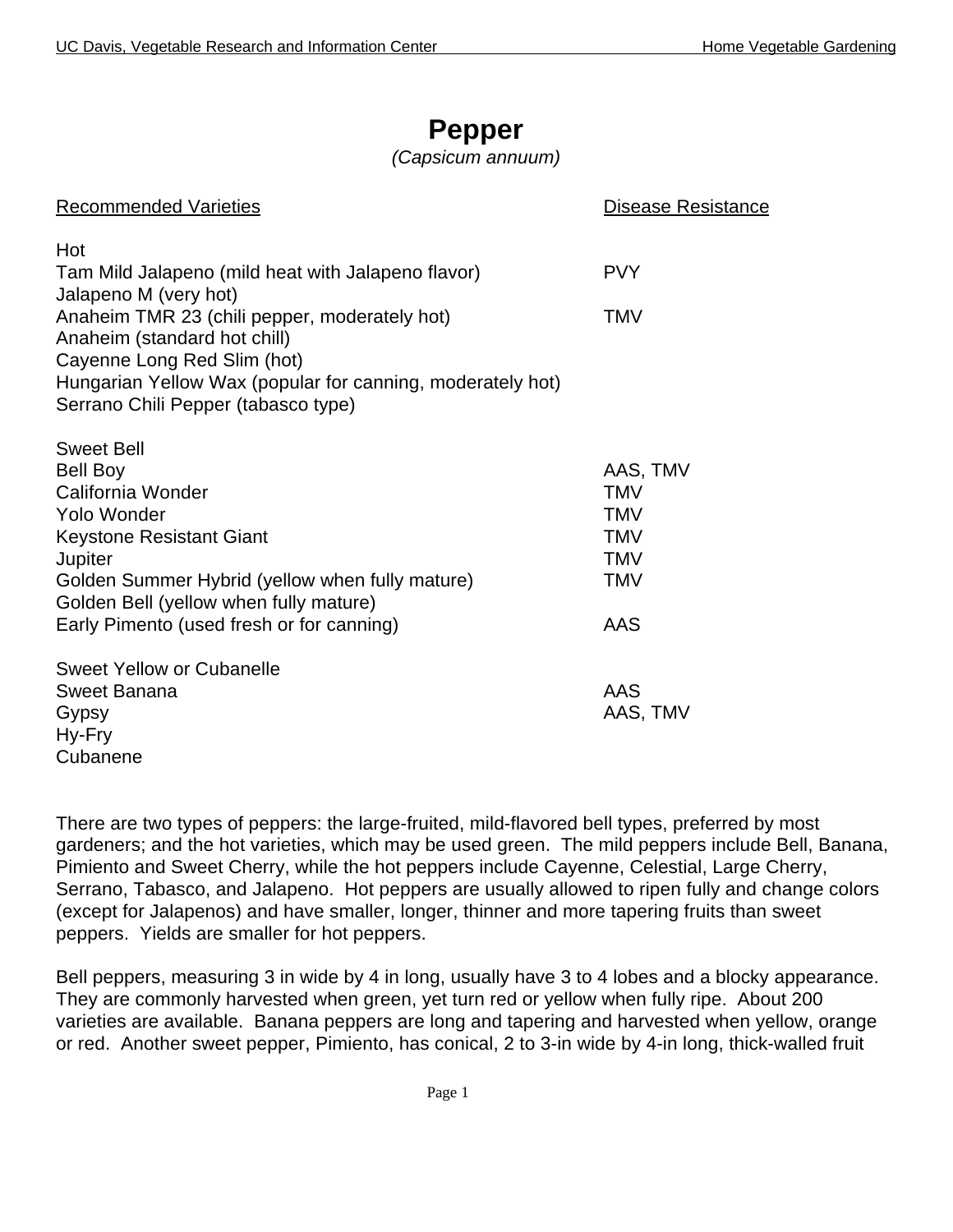Most Pimientos are used when red and fully ripe. Cherry peppers vary in size and flavor. They are harvested orange to deep red.

Slim, pointed, slightly twisted fruits characterize the hot Cayenne pepper group. They can be harvested either when green or red and- include varieties such as Anaheim, Cayenne, Serrano and Jalapeno. Celestial peppers are cone-shaped, 3/4 to 2 in long and very hot. They vary in color from yellow to red to purple, making them an attractive 'plant to grow. Slender, pointed Tabasco peppers, one to 3 in, taste extremely hot and include such varieties as Chili Piquin and Small Red Chili.

The cultural and climatic requirements for both types of peppers are the same as those recommended for tomatoes. You can start peppers in a hotbed or coldframe for transplanting or you can buy small plants from the nursery and set them out in the garden.

Peppers generally have a long growing season but grow slowly during cool periods. After the soil has thoroughly warmed in the spring, you can set out 6- to 8-wk old transplants to get a head start toward harvest. Practice good cultivation and provide adequate moisture. Mulching can help to conserve water and reduce weeds.

Harvest fruits of mild peppers when they are green or red-ripe. When allowed to mature on the plant, most varieties turn red and sweeter and increase in vitamin A and C content. Cut, instead of putting, to avoid breaking branches. Hot peppers that you plan to dry are allowed to ripen on the plant. Hot peppers turn red when ripe; they may then be cut with 1 inch of stem attached, strung on a thread, and hung in a sunny place until dry and brittle. Use a sharp knife for cutting, as the stems are tough.

#### **Nutritional Value of Green Bell Peppers**

| Serving size:        | 1/2 c. chopped, raw | <b>Primary Nutrients</b> |           | %RDA(m) | %RDA(f) |
|----------------------|---------------------|--------------------------|-----------|---------|---------|
| Calories             | 14                  | Vitamin C                | 45 mg     | 75      | 75      |
| Fat                  | 0.1 g               | <b>Folic Acid</b>        | 11 $mcq$  | 5.5     | 6       |
| Calories from fat    | 6%                  | Vitamin B6               | $0.12$ mg | 6       | 7.5     |
| Cholesterol          |                     |                          |           |         |         |
| Sodium               | 1 mg                |                          |           |         |         |
| Protein              | 0.4 <sub>g</sub>    |                          |           |         |         |
| Carbohydrate         | 3.2 <sub>g</sub>    |                          |           |         |         |
| <b>Dietary Fiber</b> | 0.8 <sub>g</sub>    |                          |           |         |         |
|                      |                     |                          |           |         |         |

The profile for red bell pepper is similar to the profile for green bell peppers regarding calories, fat content, fiber, sodium, protein and carbohydrate. However, red bell peppers have double the vitamin C content (95 mg -- 158%RDA) and, in addition, a 1/2 cup serving supplies about 30% of the RDA for Vitamin A.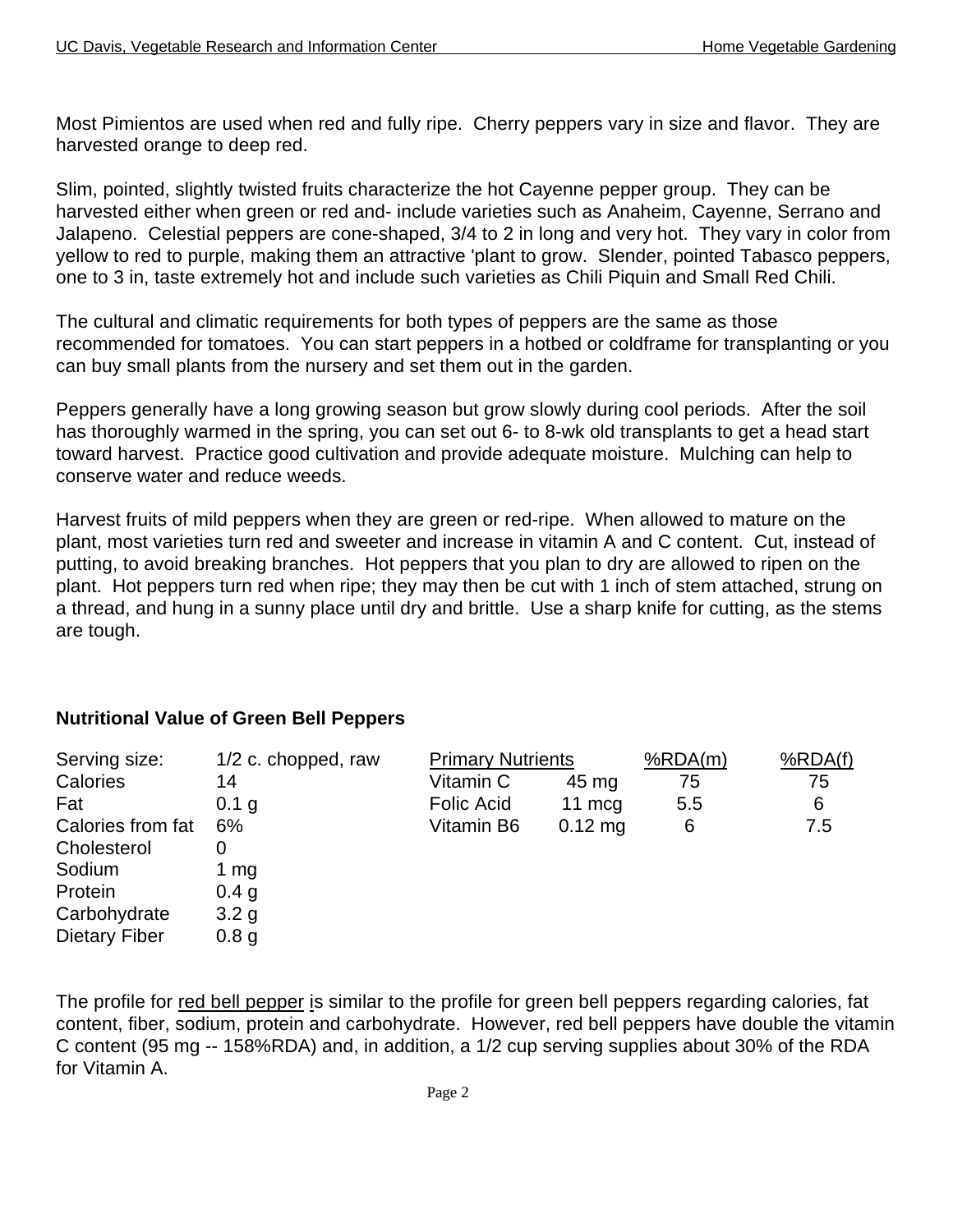### **Nutritional Value of Green Bell Peppers**

| Serving size:     | 1 pepper, raw (45g) | <b>Primary Nutrients</b> |                  | %RDA(m/f)          |
|-------------------|---------------------|--------------------------|------------------|--------------------|
| Calories          | 18                  | Vitamin C                | $109 \text{ mg}$ | 182                |
| Fat               | 0.1 g               |                          |                  |                    |
| Calories from fat | 5                   |                          |                  |                    |
| Cholesterol       |                     |                          |                  |                    |
| Sodium            | $3 \, mg$           |                          |                  |                    |
| Protein           | 0.9 <sub>g</sub>    |                          |                  | % Min. Requirement |
| Carbohydrate      | 4.3 <sub>g</sub>    | Potassium                | $153 \text{ mg}$ |                    |

## **Problem Diagnosis for Pepper**

| <b>What the Problem</b>                                                                                                                                           | <b>Probable Cause</b>                                                                                        | <b>Comments</b>                                                                                                                  |
|-------------------------------------------------------------------------------------------------------------------------------------------------------------------|--------------------------------------------------------------------------------------------------------------|----------------------------------------------------------------------------------------------------------------------------------|
| <b>Looks Like</b>                                                                                                                                                 |                                                                                                              |                                                                                                                                  |
| Deformed, curled leaves. Plants are<br>stunted. Small, soft-bodied insects<br>on undersides of leaves. Sticky<br>honeydew or black, sooty mold may be<br>present. | Aphids                                                                                                       | Use insecticidal soap.                                                                                                           |
| Buds or fruits turn yellow. Buds or<br>young pods may drop from plant. Pods<br>have holes, become misshapen,<br>develop blotches.                                 | Pepper weevil. Adults are<br>dark beetles 1/8 inch long.<br>Larvae are white, legless,<br>found inside fruit | Destroy plants as soon as<br>harvest is over to reduce<br>problem next year. Destroy<br>nightshade plants, an<br>alternate host. |
| Small leaves with irregular mottle                                                                                                                                | Mosaic viruses                                                                                               | Use TMV-resistant<br>varieties.                                                                                                  |
| Dark-colored dieback from growing tip.<br>Pods may have orange, yellow rings                                                                                      | Spotted wilt virus<br>Spread by thrips                                                                       | Control weeds, which are<br>host of virus and vector.                                                                            |
| Plants do not grow.<br>Blossoms drop off.                                                                                                                         | Climate too cool                                                                                             | Wait for warmer weather                                                                                                          |
| Fruit does not develop                                                                                                                                            | or                                                                                                           | Use recommended varieties                                                                                                        |
|                                                                                                                                                                   | Wrong variety                                                                                                |                                                                                                                                  |